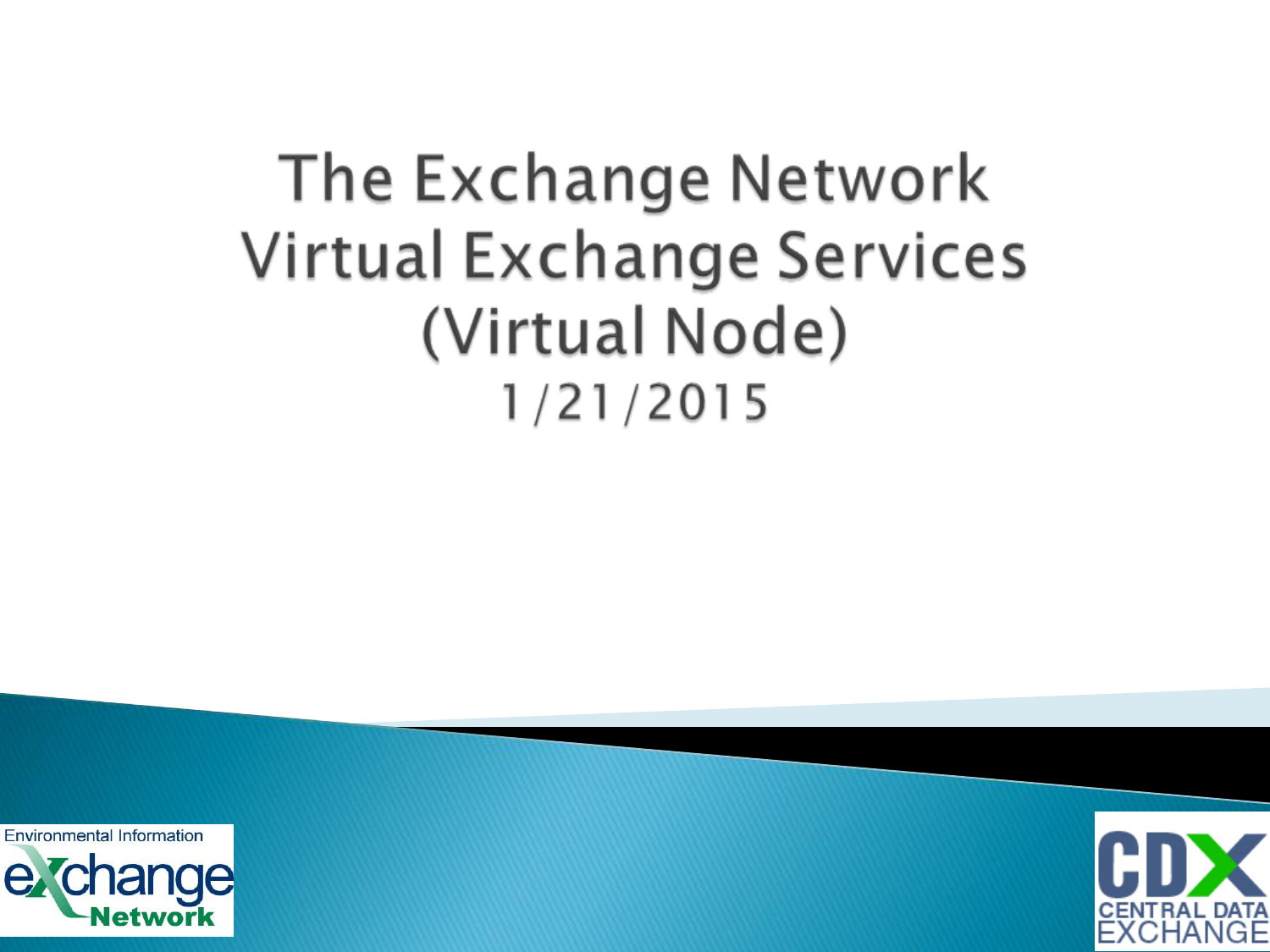What are the Virtual Exchange Services (VES)

- A cloud platform that hosts any number of partner services: State, Tribe, Region, Agency, etc.
- ▶ Each partner configures services on the cloud platform by filling out forms in a web application (eliminating partner node HW/SW)
- ▶ Partners can create any type of Network service only it is easier and cheaper to set up and maintain
- ▶ New data exchanges are imported from a set of shared templates with no coding in minutes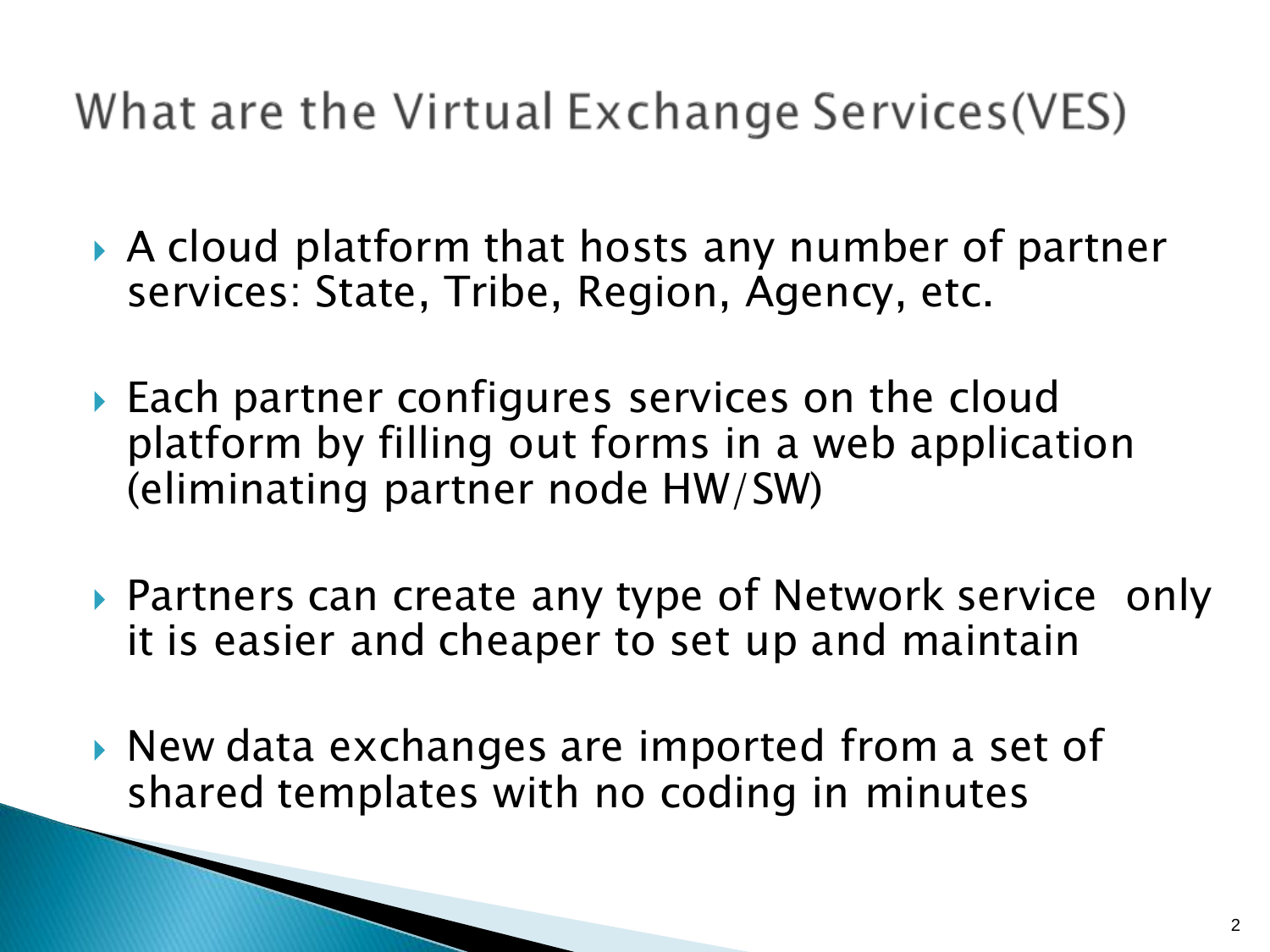# Why Virtual Exchange Serices

- ▶ Nodes are Simply Configured not Installed
- ▶ Provides a Low Cost Node Alternative for Partners
- ▶ Eliminates Node Maintenance, upgrades, patching, etc.

▶ Simplifies Development and Maintenance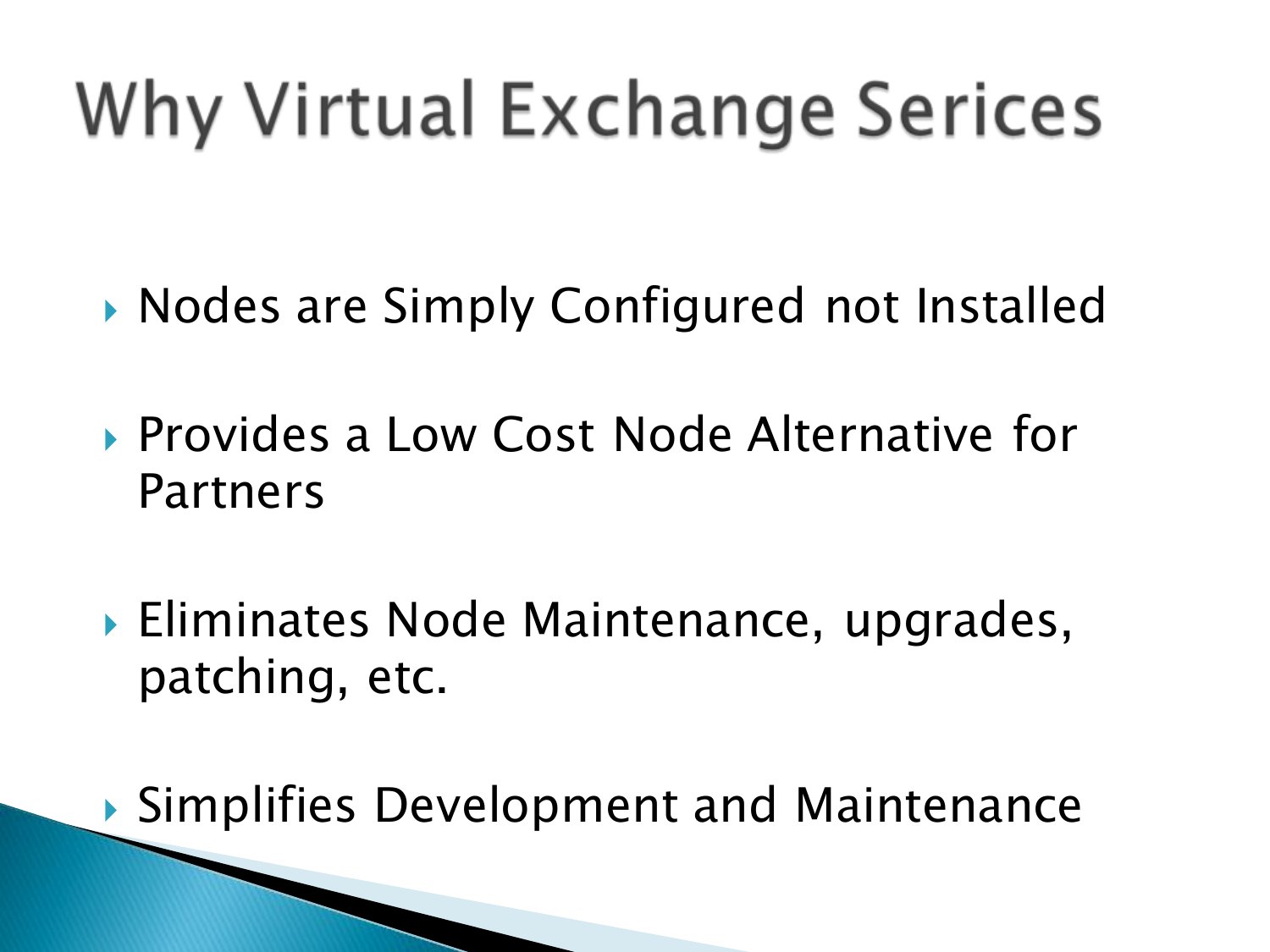# Advantages

- ▶ Can supplement existing nodes
- Common Architecture: New features will be shared by all nodes
- Can inherit services (e.g., ICIS-AIR)
- ▶ Only one trusted connection to your DMZ
- Services can be cataloged in ENDS automatically
- Cloud capacity is easily expanded to keep up with demand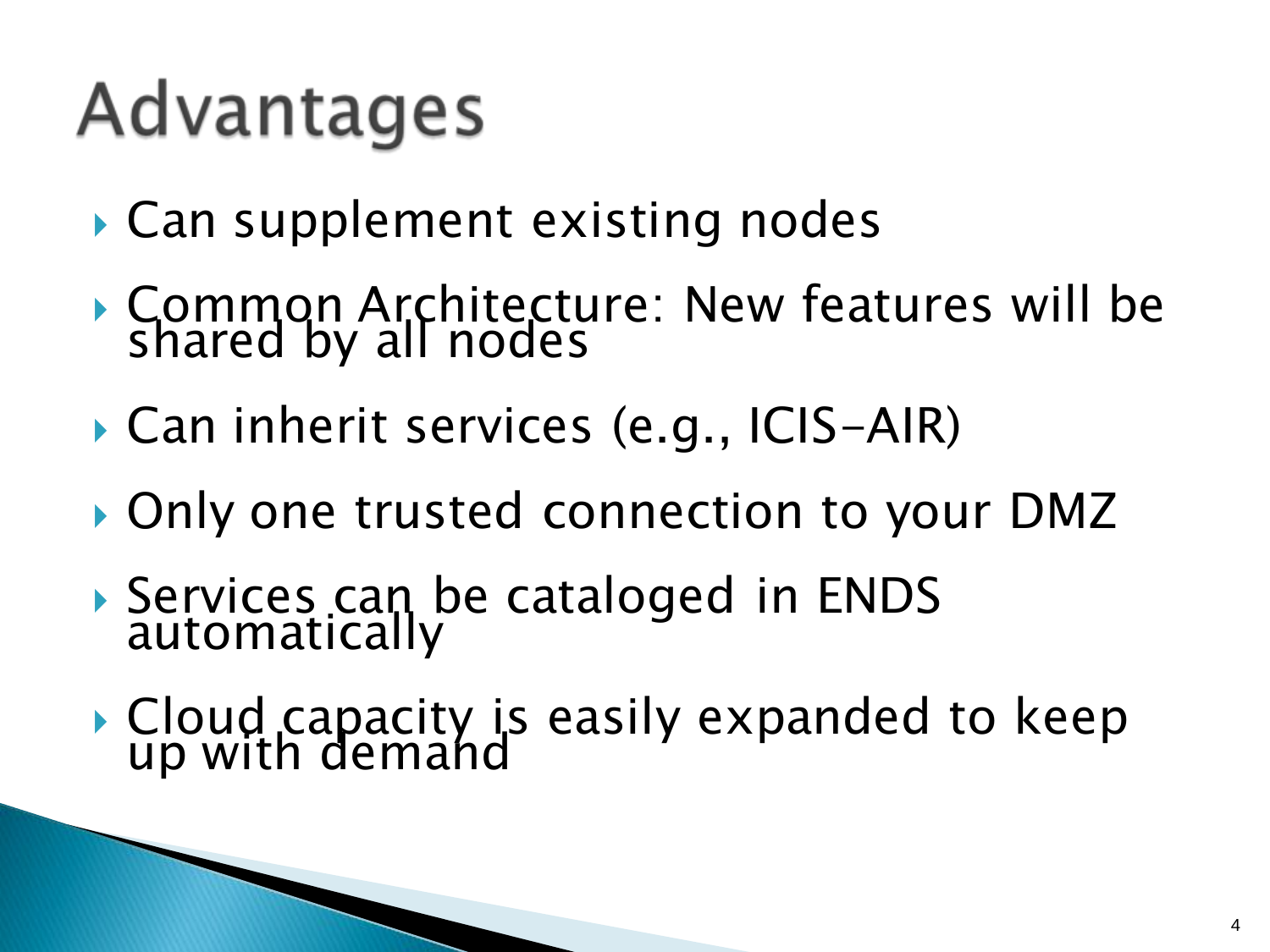

## Virtual Exchange Services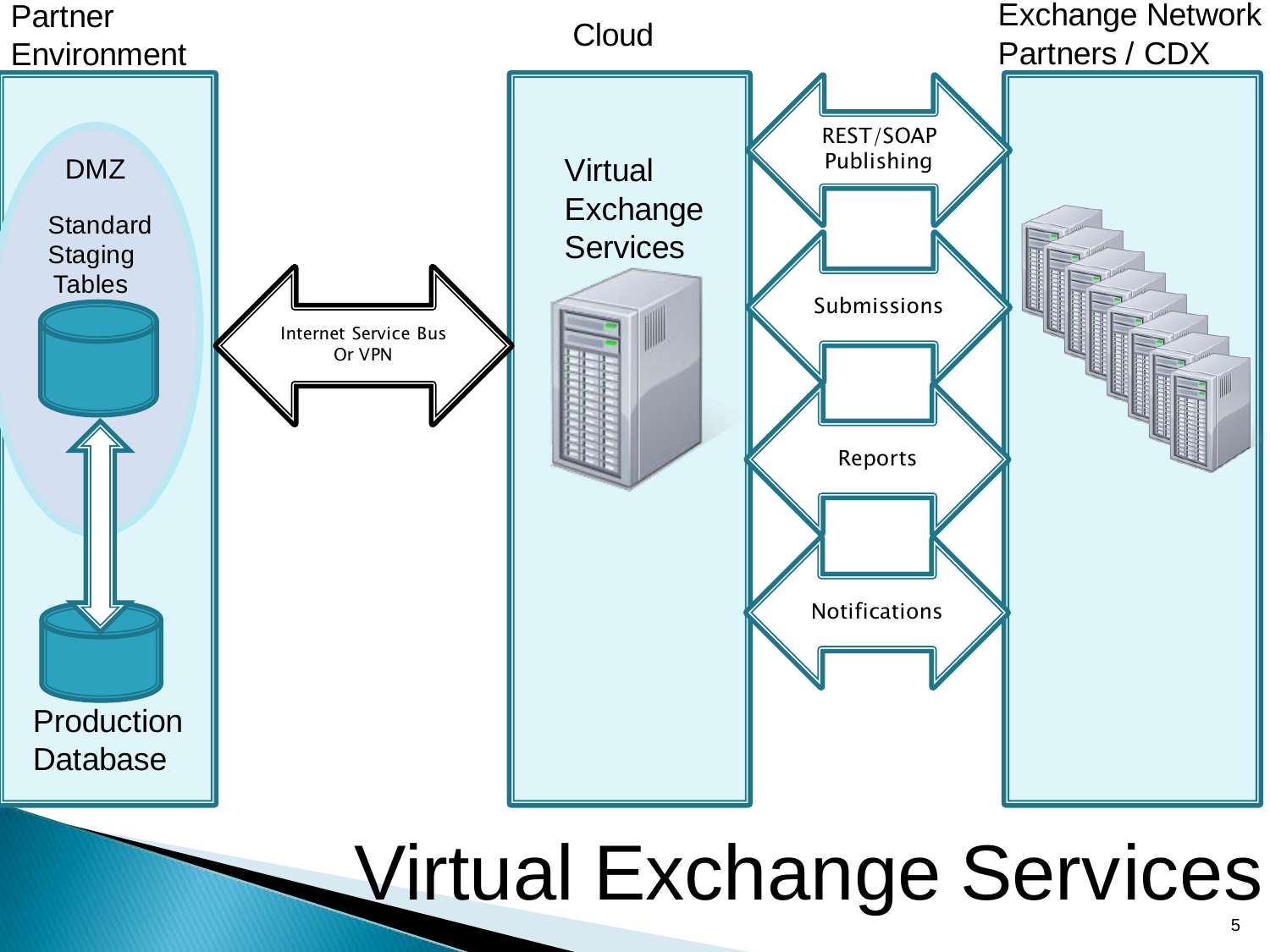## What you do

- Establish Connection(ISB/VPN)
- Map Data to Staging Database
- Import Data Exchange (services..)

## Virtual Exchange Services

- Creates SOAP and REST Services
- Schedules data exchange
- Authenticates
- Pulls Data from staging
- Formats data to XML
- Sends submission to CDX
- Logs activities
- ▶ Checks Status
- ▶ Collects processing reports
- Sends Notifications to you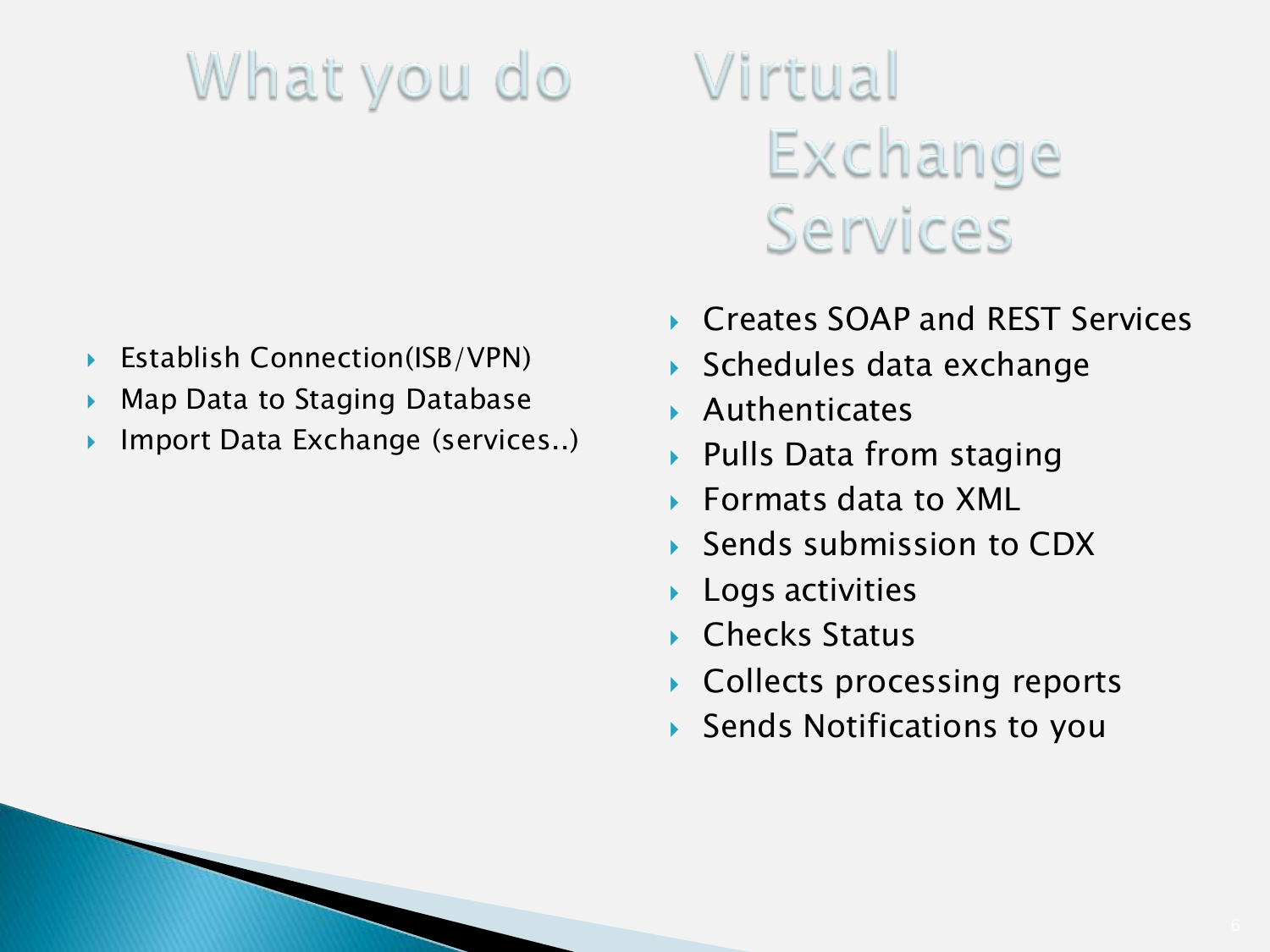#### **Configuring a Service in the Admin Tool**

| Admin. Console                                          | Service Details         | ChrisICISAirNode (Operational   2.1   Test)                                                                                                                                |   |
|---------------------------------------------------------|-------------------------|----------------------------------------------------------------------------------------------------------------------------------------------------------------------------|---|
| <b>Node ID / Description:</b>                           | <b>Service Settings</b> |                                                                                                                                                                            |   |
| ChrisICISAirNode -<br>My demonstration node<br>for ICIS | <b>Service Name:</b>    | <b>GetAirFacility</b>                                                                                                                                                      |   |
| Dataflow:<br><b>ICIS-Air</b>                            | Service Description*    | Get Air Facility                                                                                                                                                           |   |
| Admin. Actions                                          | Method Type*            | $\overline{\phantom{a}}$<br>Query                                                                                                                                          |   |
| <b>Services</b><br><b>Nodes</b>                         | Visibility*             | public<br>$\blacktriangledown$                                                                                                                                             |   |
| <b>Dataflows</b>                                        | Service Status*         | Enable                                                                                                                                                                     |   |
| <b>Data Sources</b>                                     | Workflow                | <b>GenericQuery</b><br>$\overline{\phantom{a}}$                                                                                                                            |   |
| <b>Document Headers</b>                                 | Data Source*            | <b>ICISData</b><br>$\blacktriangledown$                                                                                                                                    |   |
| <b>Tasks</b><br><b>Workflows</b>                        | Style Sheet             | GetAirFacility.xslt                                                                                                                                                        |   |
| <b>Node Requests</b>                                    | Template                |                                                                                                                                                                            |   |
|                                                         |                         | SELECT AirFacility.AirFacilityID,                                                                                                                                          |   |
| <b>Utilities</b><br><b>Search Transactions</b>          | SQL Statement*          | FacilitySiteName, LocationAddressText,<br>SupplementalLocationText, GNISCityCode,<br>LocationStateCode, LocationZipCode,<br>LCONCode, TribalLandCode, FacilityDescription, | 冒 |

FacilityTypeOfOwnershipCode,

RegistrationNumber. SmallBusinessIndicator.

 $\overline{\phantom{a}}$ 

**Provision Node** 

**Export/Import Node**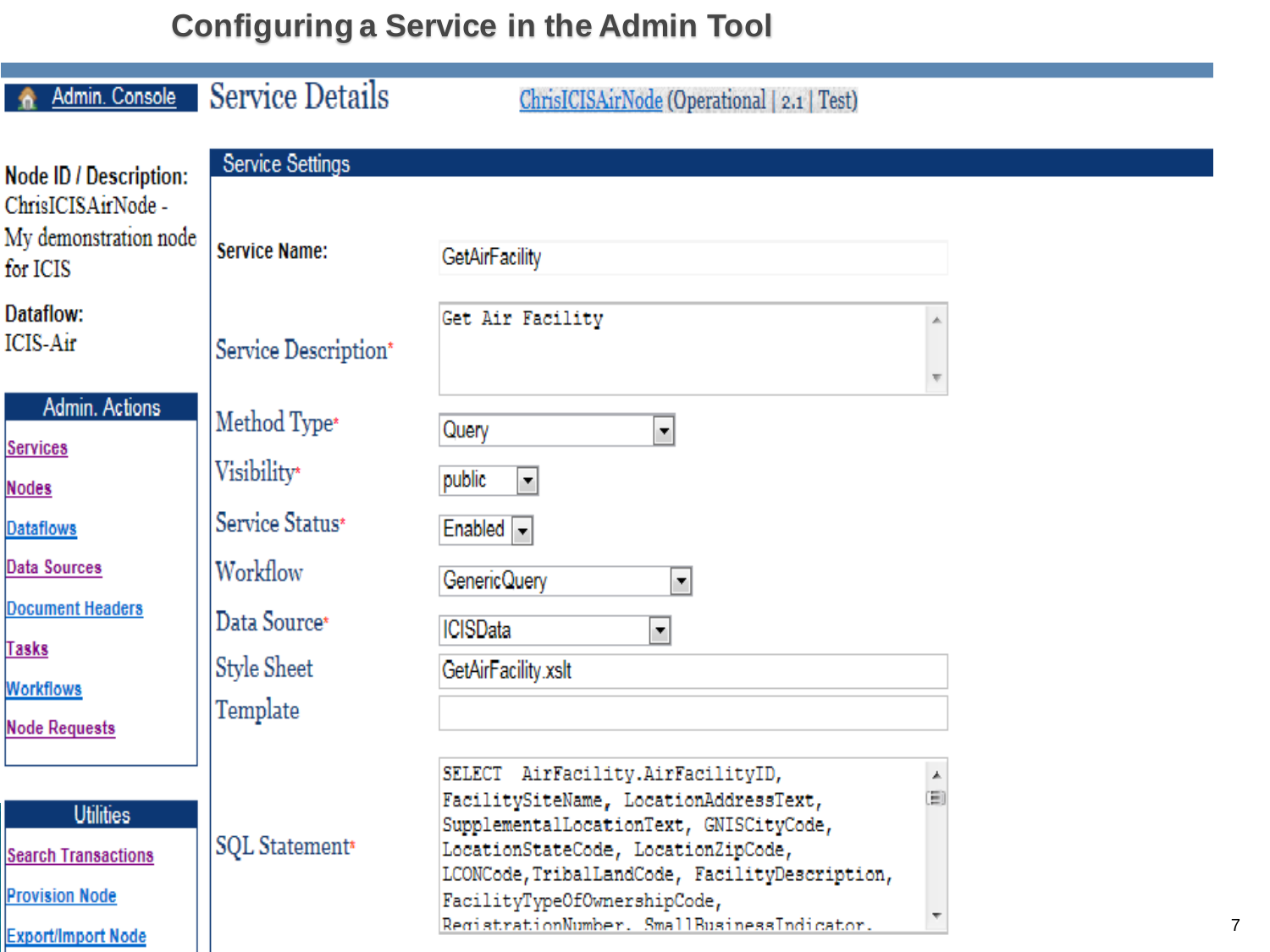## VES "Plug-ins" Supported

**AQS 3.0** ▶ ICIS-AIR FACID v3.0 (FRS) **EBeaches ► EIS V2.0** ▶ EMTS v3.0 ▶ ENDS v2.0 ICIS-NPDES (DMR only)

 SPCC v1.1 (Region one) **TRI (OUT)**  UIC WQX v2.0 **CROMERR** (workflow for submission only) OWIR\_ATT **RCRA**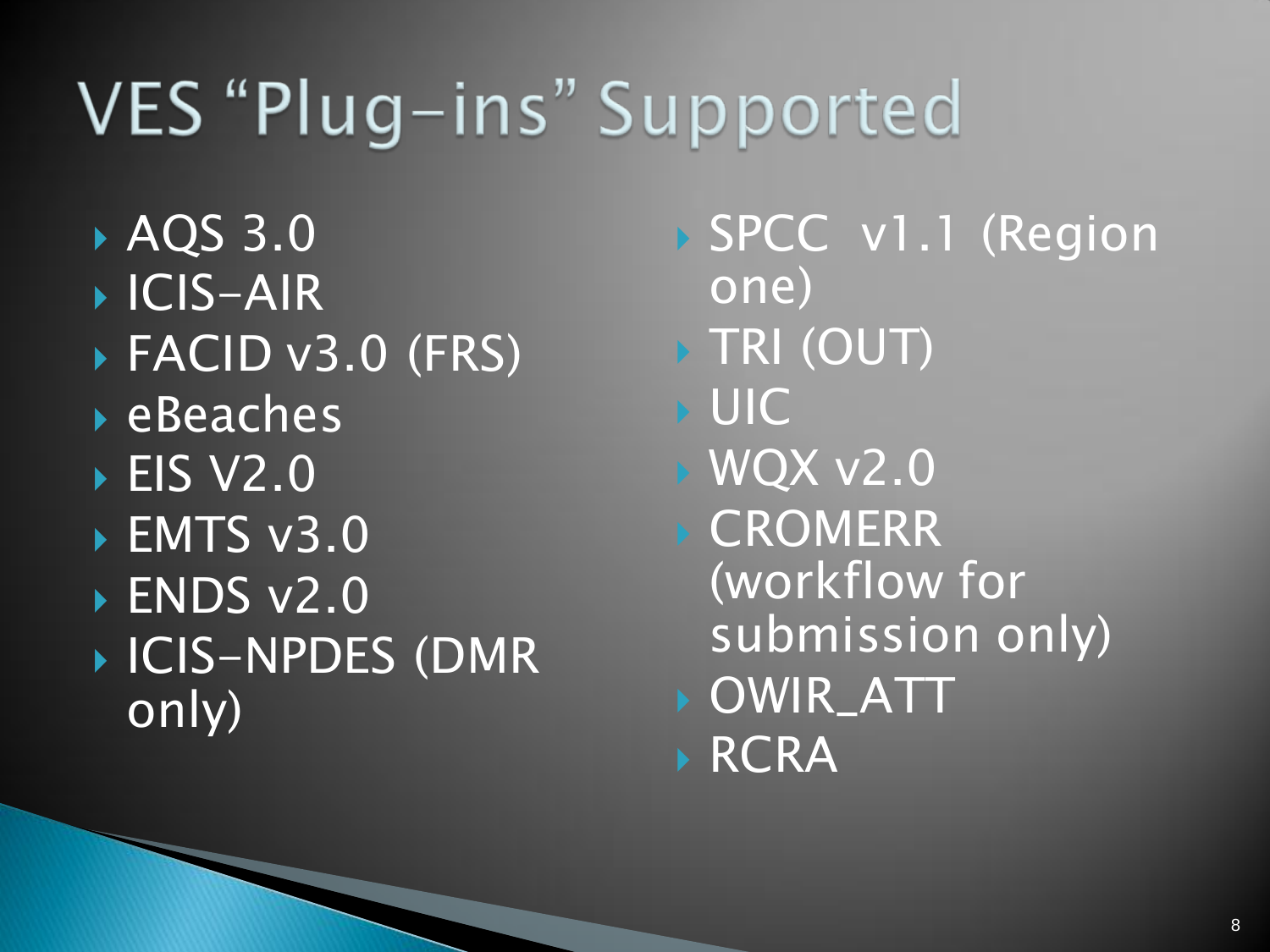# **Partner Status on VES**

- Hualapai Tribe: Implemented WQX dataflow in production
- South Dakota: Implemented TRI OUT dataflow in production
- San Joachim Air District (CA): Production submission of Air Facility, Compliance Monitoring and Annual Certification data for ICIS AIR.
- Alabama: Successfully tested submissions of Air Facility and Air Programming data to ICIS-AIR , actively developing more data families for ICIS-AIR
- Georgia: Implemented ICIS-AIR dataflow in production
- Maine, Oklahoma, Mohawk Tribe: following our progress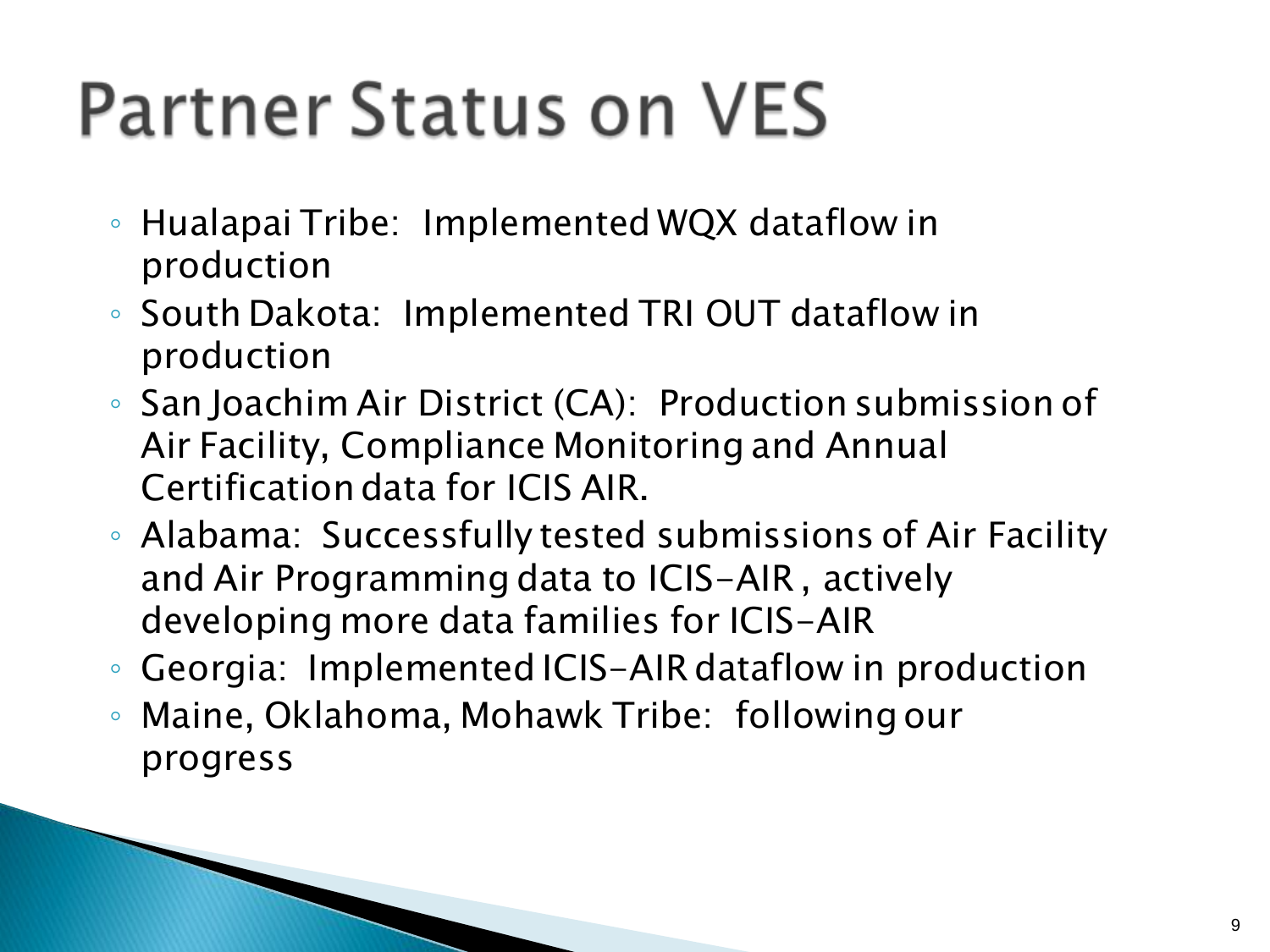# Documentation

- ▶ Lab Guide
- Developer Guide
- Admin Guide
- ▶ ICIS Air Setup Guide
- Connectivity Guide
- ▶ Connector Setup Guide
- Staging Databases